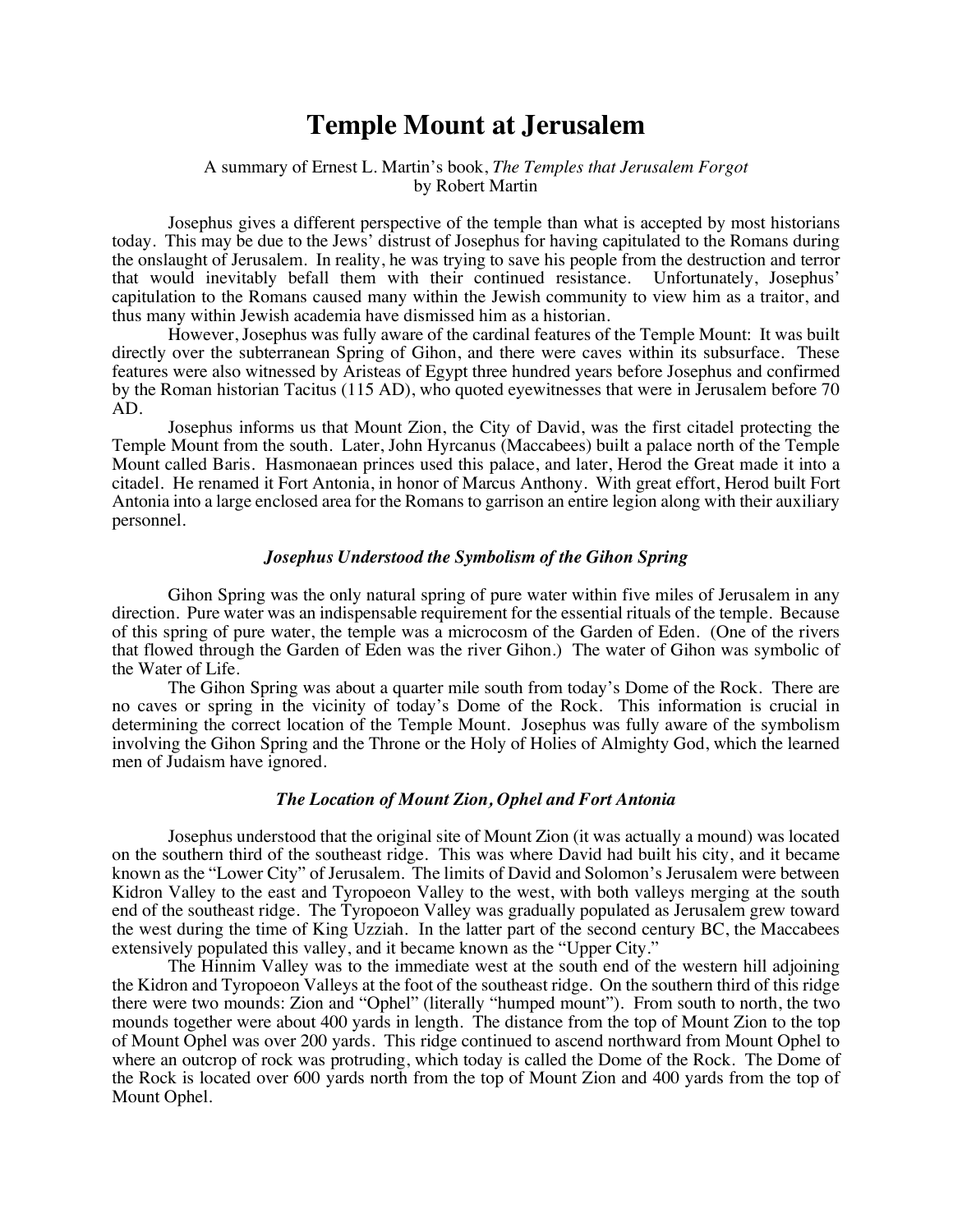The Temple Mount was built on Mount Ophel over the subterranean Gihon Spring, below which were numerous subsurface caves. From this mount, the Water of Life for the temple services was immediately available. It was renowned for its purity (sweet water) over that of any other spring in the entire region.

Writing of this, Josephus states, "Now on the north side of the temple was built a citadel (Fort Antonia), whose walls were square and strong and of extraordinary firmness. The kings of the Hasmonaean dynasty, who were also high priests before the time of Herod, called it the Tower." Josephus further informs us, "Fort Antonia dominated the temple." This fortress guarded the security of the temple, the city of Jerusalem and the fortress itself.

From the north, it was impossible for one to see the temple because Fort Antonia obscured the view. The hill on which the Tower of Antonia stood was the highest of the three mounds (Zion, Ophel, and Fort Antonia) on the north end of the southeast ridge.

During the Hasmonaean dynasty, the tower of Baris was expanded to become Fort Antonia. It adjoined the new city Bezetha and further obscured the Temple Mount from the north of Jerusalem. An aqueduct coming from Bethlehem supplied Fort Antonia with water that was stored in 37 cisterns for the Tenth Legion and their support personnel, which numbered approximately 10,000 men.

# *No Rock Outcropping Associated with the Temple*

There is no reference in Scripture or any secular historical source that describes a natural outcropping of rock located at the highest point of the ridge or hill that was associated with the Temple Mount. This includes the sites of the temple floor, the Holy of Holies and the Altar of Burnt Offering.

The Altar of Burnt Offering was formally used as a threshing floor. It is clear that the threshing floor was a level area on top of Mount Ophel, not an irregular formation of rock on top of a ridge.

Solomon built the east wall of the temple that reached upwards from the base on the east side of the hill. The foundation was built below the Kidron Valley floor, and the visible wall began from the bottom of the valley and extended upwards for three hundred cubits (450 feet). An area between the top of the hill and an artificial embankment that Solomon had built along the Kidron Valley was completely filled in with rubble and large rocks known as millo. The millo reached the top of Mount Ophel, 300 cubits—about 40 to 45 stories—above the Kidron Valley floor, further extending the temple platform to the east. As viewed from the Mount of Olives on the east, the temple area looked like a modern skyscraper with a huge platform 150 by 450 feet.

Solomon built no walls on the north, west, and south sides. However, in the course of time this hilltop area was enlarged, filling in some of those areas and enclosing the hill from its base at the floor of the Kidron Valley on the east and the Tyropoeon Valley on the west. Its southern and northern sides extended westward over the ridge between the Kidron and Tyropoeon valleys. The final foundation of the temple was shaped like a cube, and the area on top of the Temple Mount was a perfect square platform.

Solomon built his palace and judgment hall just south of the temple. This was the area of Mount Zion and the city of David, around which Jerusalem evolved. In the second century BC, Mount Zion was leveled during the time of Simon the Hasmonaean, just south of Mount Ophel. After that time the Temple Mount was not obscured from the south by the higher elevation of Mount Zion.

#### *The Gihon Spring*

The Temple Mount had a natural spring with an unlimited supply of water coming from underneath the Holy of Holies. Scriptural references require a water source to be associated with the temple and its function. The Gihon Spring is referred to numerous times in the book of Psalms and by the prophets.

During the time of David and Solomon, Gihon Spring supplied the Siloam Pool and fed the Kidron Valley. Toward the end of the eighth century BC, King Hezekiah built a tunnel to supply underground water from the Gihon Spring to western Jerusalem (II Chron. 32:30). Hezekiah built this tunnel because he was expecting a siege against Jerusalem by Sennacherib, the king of Assyria.

Before 70 AD, the Jews often used the word "Siloam" to describe the whole system of the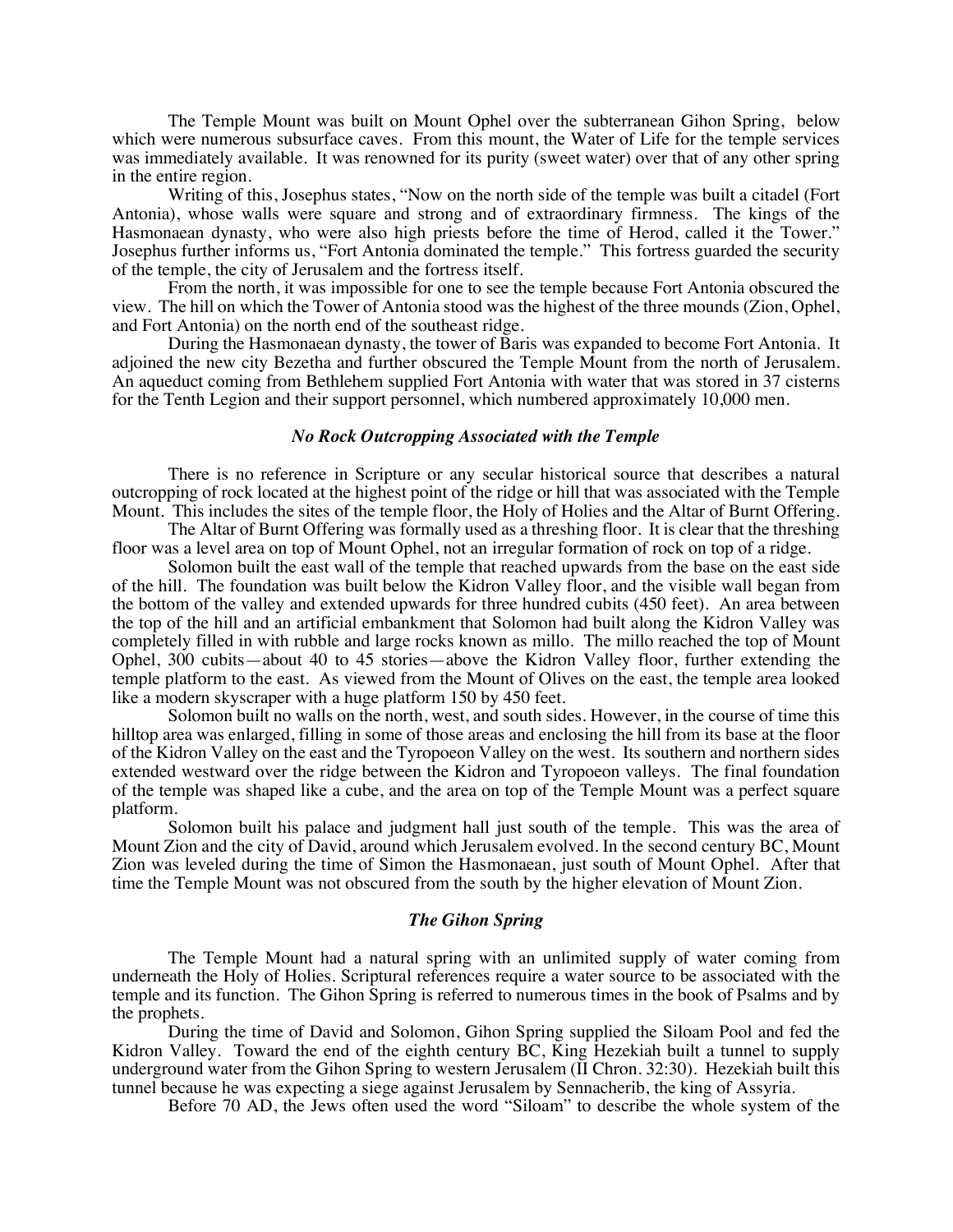Gihon Spring—Siloam Pool, Hezekiah's underground tunnel and the channels into the Kidron Valley. (Christians did not use the name "Gihon" but continued to use "Siloam" to describe this water network even into modern times.)

It is most significant that the pure water of Gihon Spring under the Temple Mount ran near the seat of the Holy of Holies, symbolic of the seat of Almighty God's throne. John's description of God's throne in Revelation shows a river of water coming out from beneath the throne: "Then he showed me a pure river of *the* water of life, clear as crystal, flowing out from the throne of God and of the Lamb" (Rev. 22:1).

## *Destruction of the Temple Foretold*

Micah prophesied of the destruction of the temple (Mic. 3:10-12): "Hear this, I pray you, ye heads of the house of Jacob, and princes of the house of Israel, that abhor justice, and pervert all iniquity. They build up Zion with bloodshed and Jerusalem with iniquity. The heads thereof judge for a bribe, and the priests thereof teach for pay, and the prophets thereof divine for money. Yet will they lean upon the Lord, saying is not the Lord among us? No harm can come upon us. Therefore shall Zion for your sake be plowed as a field, and Jerusalem shall become heaps of ruins, and the mountain of the temple as the bare hills."

Jesus confirmed this prophecy as the writers of the gospels agree: Matthew 24:1-2 and Mark 13:1-2: "And after going out, Jesus departed from the temple; and His disciples came to *Him* to point out the buildings of the temple. But Jesus said to them. 'Do you not see all these things? Truly I say to you, there shall not be left here even a stone upon a stone that shall not be thrown down."

Luke 19:43-44: "For *the* days shall come upon you that your enemies shall cast a rampart about you, and shall enclose you around and keep you in on every side, and shall level you to the ground, and your children within you; and they shall not leave in you a stone upon a stone, because you did not know the season of your visitation."

Luke 21:5-6: "And while some were speaking about the temple, how it was adorned with beautiful stones and consecrated gifts, He said, '*As for* these things that you now see, *the* days will come in which *there* shall not be left *one* stone upon another that shall not be thrown down.'"

Fort Antonia's walls were 40 cubits (60 feet) high. Inside these walls, the buildings and grounds were built on a level platform. At the four corners of the walls were towers. Three of these towers were 50 cubits (75 feet) high, and the southwest tower was 70 cubits (105 feet) high. This higher tower overlooked the entire temple court to the south of Fort Antonia.

Josephus wrote that all of Fort Antonia was built over and around a rock outcrop at the summit of the ridge. Today, a mosque stands over this rock formation known as the Dome of the Rock. Completed by Abdul el-Malik in 691 AD, the mosque covers the remainder of this protruding rock but occupies only a very small fraction of the entire surface area of the 36-acre artificial platform that the Romans built.

# *Fort Antonia and the Roman Legion*

A Roman legion had 5,000 infantry troops and with them 5,000 support personnel. There were 278 military personnel per acre within Fort Antonia.

The Roman garrison was the dominant feature of Jerusalem, a continuous reminder to the Jews of Rome's supremacy. Further, being four and one-half times greater in area than the Temple Mount, Fort Antonia was intimidating, and therefore, a successful tool of psychological warfare to secure Jewish conformity to Roman authority.

The crowds that assembled at the temple during the Holy Days were overseen by 2,000 Roman troops. In order to prevent disorder and riots among the Jews, they were stationed on a 45-foot wide walkway built atop the four rows of colonnades that surrounded the temple grounds. During the Jewish festivals, there were three rotations of guards, totaling 6,000 soldiers, each day.